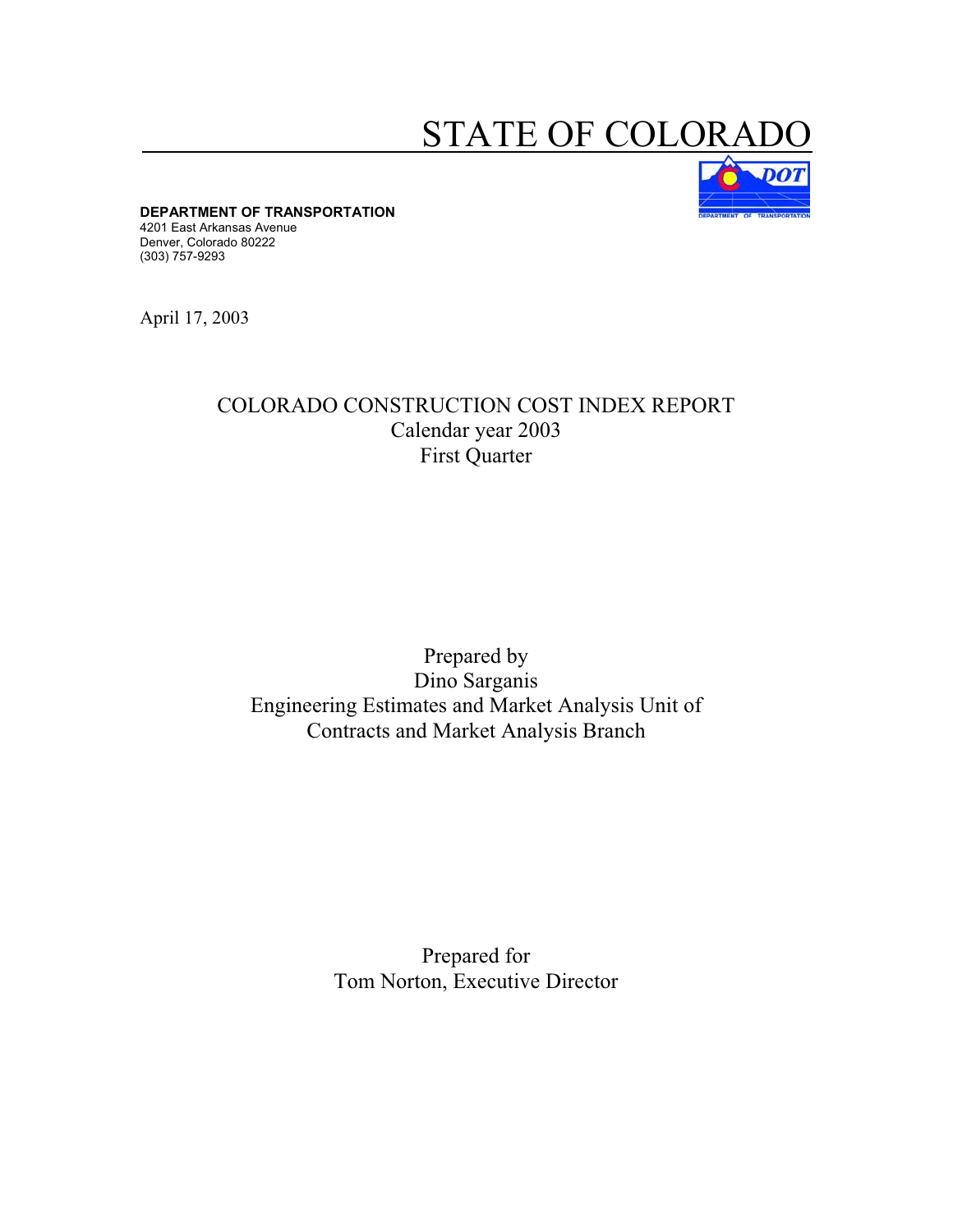# STATE OF COLORAL



**DEPARTMENT OF TRANSPORTATION**  4201 East Arkansas Avenue Denver, Colorado 80222 (303) 757-9293

#### SUMMARY

#### CONSTRUCTION COST INDEX FOR SELECTED HIGHWAY CONSTRUCTION ITEMS

#### 1st QUARTER ENDING March 31, 2003

NOTE: All information shown in this publication was assembled using 1987 as the base year.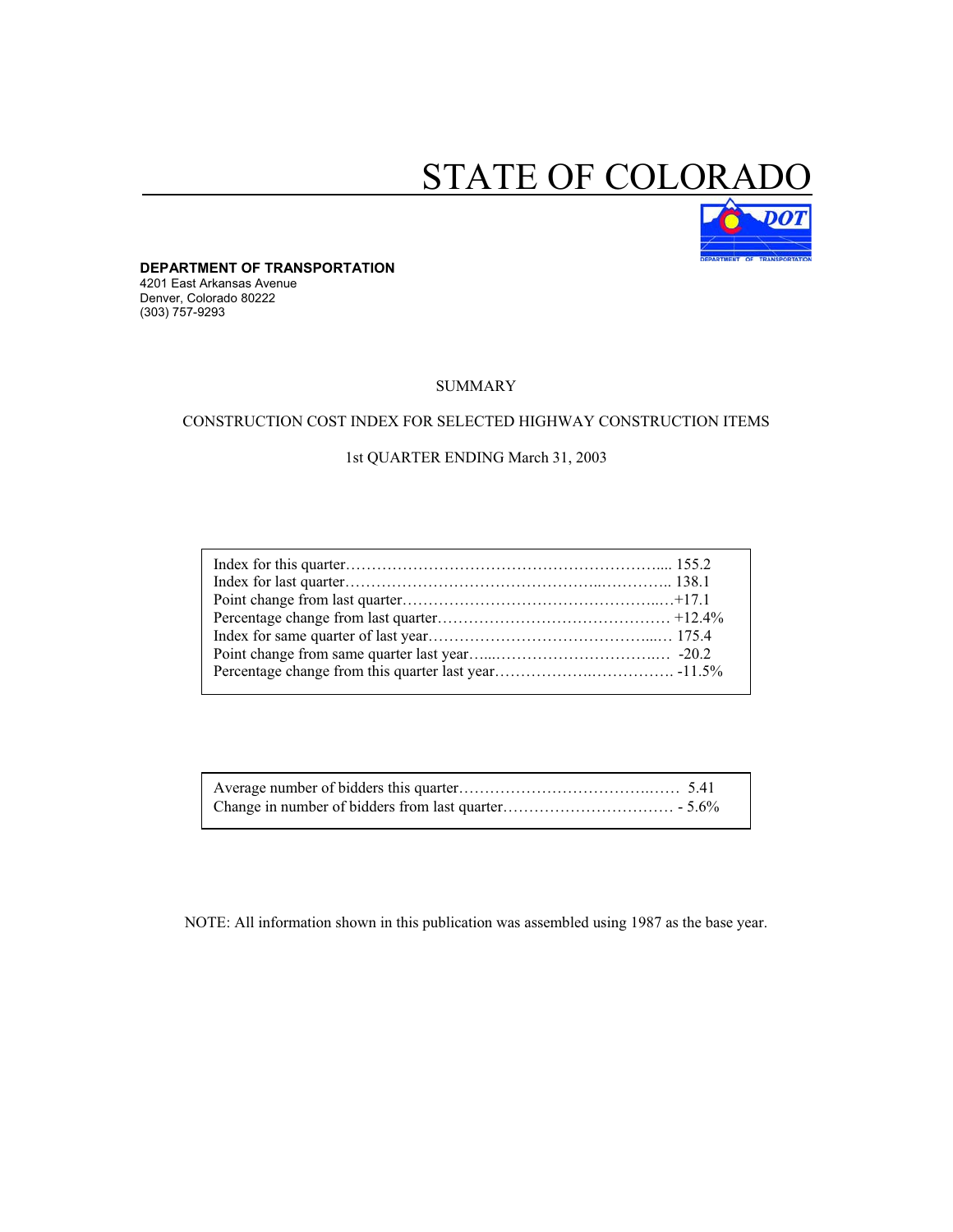| <b>Summary Report for all the projects awarded between</b> 1/1/2003 And 3/31/2003 |  |  |  |
|-----------------------------------------------------------------------------------|--|--|--|
|-----------------------------------------------------------------------------------|--|--|--|

| <b>Project Amount</b>            | <b>No. of Projects</b> | <b>No. of Bidders</b> | <b>Total Contract Amt. Avg. # of Bids</b> |     |
|----------------------------------|------------------------|-----------------------|-------------------------------------------|-----|
| \$0.00 to \$49,999.99            | 2                      | 15                    | \$65,816.00                               | 7.5 |
| \$50,000.00 to \$99,999.99       |                        | 6                     | \$76,775.94                               | 6.0 |
| \$100,000.00 to \$249,999.99     | 11                     | 56                    | \$1,770,268.57                            | 5.1 |
| \$250,000.00 to \$499,999.99     | 6                      | 37                    | \$2,059,131.41                            | 6.2 |
| \$500,000.00 to \$999,999.99     | 8                      | 45                    | \$5,810,133.53                            | 5.6 |
| 1,000,000.00 to \$2,499,999.99   | 19                     | 96                    | \$31,006,087.17                           | 5.1 |
| 2,500,000.00 to \$4,999,999.99   | 16                     | 83                    | \$54,848,321.51                           | 5.2 |
| 5,000,000.00 to \$9,999,999.99   | 2                      | 10                    | \$13,292,183.06                           | 5.0 |
| 10,000,000.00 to \$19,999,999.99 |                        | 9                     | \$12,381,747.60                           | 9.0 |
| 20,000,000.00 to \$49,499,999.99 | $\Omega$               |                       |                                           |     |
| 50,000,000.00 or Greater         | 0                      |                       |                                           |     |

| 10,464.79<br>357<br><br>oτ<br>JJ.<br>. |  |  |  |  |
|----------------------------------------|--|--|--|--|
|----------------------------------------|--|--|--|--|

**The number of bidders on all projects awarded during this period averaged 5.41 bidders per contract. Average cost per project is. \$1,838,037.35**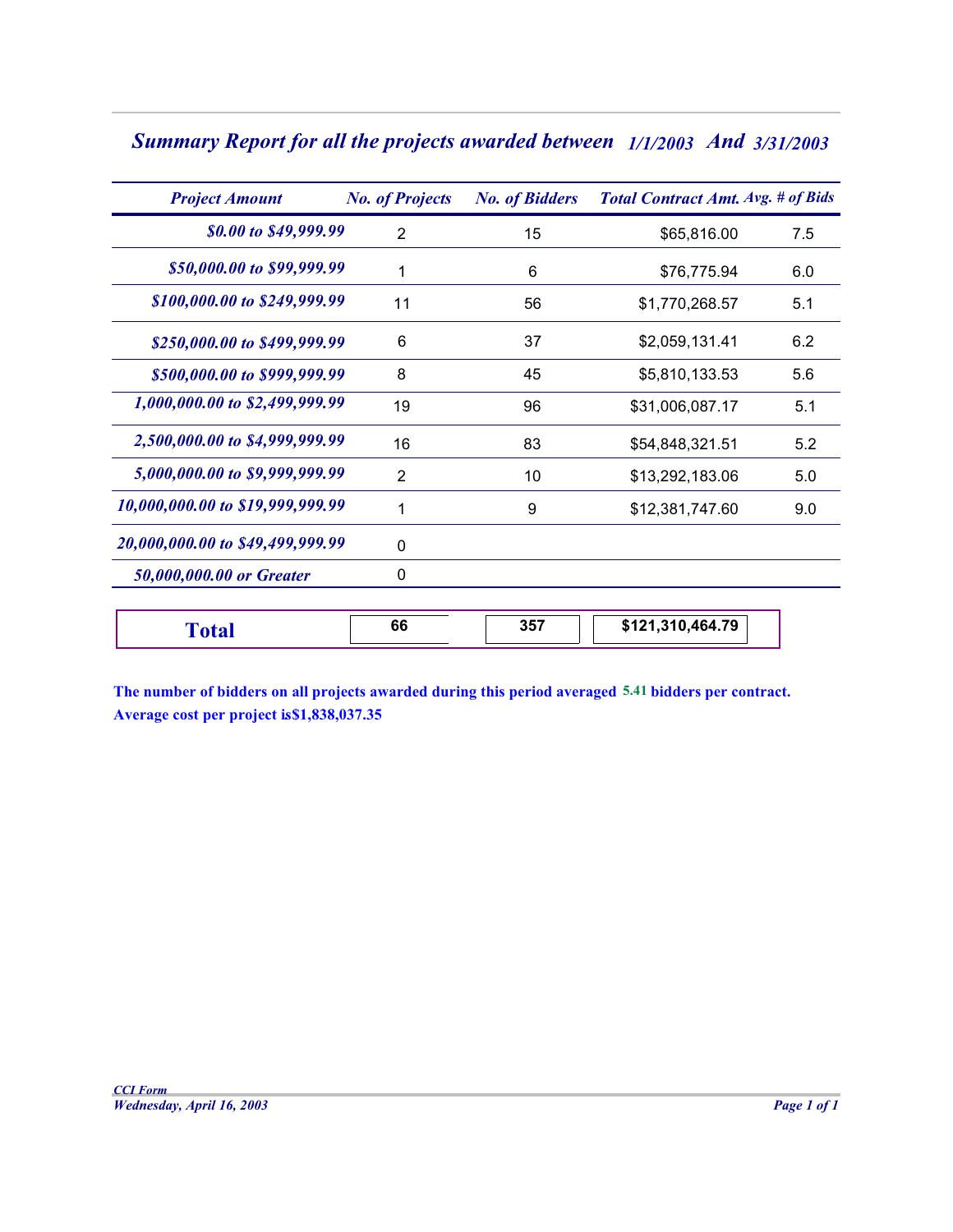| <b>ITEM CODE</b>                                                                                                                                      | # OF ITEM | <b>QUANTITY</b>               | <b>PRICE</b>                 | <b>UNIT PRICE</b> | <b>INDEX</b> |
|-------------------------------------------------------------------------------------------------------------------------------------------------------|-----------|-------------------------------|------------------------------|-------------------|--------------|
| 203-00000 To 203-00060<br>203-00062 To 203-00210<br>203-00400 To 203-00500                                                                            | 35        | English (CY)<br>785,558.00    | \$3,174,072.04               | \$4.04            |              |
| 203-01020 To 203-01030<br>209-00000 To 209-00050                                                                                                      | 6         | Metric (CM)<br>19,025.00      | \$253,748.80                 | \$13.34           |              |
| <b>UNCLASSIFIED EXCAV (CIP)</b>                                                                                                                       | 41        | 810,442.70 <sup>CY</sup>      | \$3,427,820.84               | \$4.23            | 171.2        |
| 403-00720,<br>403-01000,<br>403-01010,<br>403-02000,<br>403-09121 To 403-09500                                                                        | 145       | English (TON)<br>1,305,187.87 | \$47,609,654.76              | \$36.48           |              |
| 403-31300 To 403 36447<br>403-91401 To 403-95353<br>411-03100 To 411-03355<br>411-10010 To 411-90010 (Gal/Lit)<br>Gallon & Liter are converted to Ton | 0         | Metric (MT)<br>0.00           | \$0.00                       | \$0.00            |              |
| <b>HOT BIT. PAVEMENT (H_A)</b>                                                                                                                        | 145       | 1,305,187.87 T                | \$47,609,654.76              | \$36.48           | 158.2        |
| 412-00000 To 412-00050                                                                                                                                | 11        | English (SY)<br>150,312.69    | \$3,746,292.95               | \$24.92           |              |
| 412-00700 To 412-01352<br>412-03000 To 412-03000                                                                                                      | 0         | Metric (SM)<br>0.00           | \$0.00                       | \$0.00            |              |
| <b>CONCRETE PAVEMENT (9")</b>                                                                                                                         | 11        | 150,312.69 <sup>SY</sup>      | \$3,746,292.95               | \$24.92           | 186.6        |
|                                                                                                                                                       |           |                               | <b>SURFACING TOTAL INDEX</b> |                   | 160.4        |
| 509-00000 To 509-00000                                                                                                                                | 0         | English (LB)<br>0.00          | \$0.00                       | \$0.00            |              |
|                                                                                                                                                       | n         | Metric (KG)<br>0.00           | en nn                        | <b>CO OO</b>      |              |

### **CCI ITEMS USED FROM TO 1/1/2003 3/31/2003**

|                                                  | $\bf{0}$ | Cilgiisti (LD)<br>0.00     | \$0.00                        | \$0.00   |       |
|--------------------------------------------------|----------|----------------------------|-------------------------------|----------|-------|
| 509-00000 To 509-00000                           |          |                            |                               |          |       |
|                                                  |          | Metric (KG)                |                               |          |       |
|                                                  | $\bf{0}$ | 0.00                       | \$0.00                        | \$0.00   |       |
| <b>STRUCTURAL STEEL</b>                          | 0        | $0.00$ <sub>LB</sub>       | \$0.00                        | \$0.00   | 0.0   |
| 601-01022 To 601-01022                           | 14       | English (CY)<br>5,319.60   | \$1,506,759.30                | \$283.25 |       |
| 601-01030 To 601-01060<br>601-03030 To 601-05064 | $\bf{0}$ | Metric (CM)<br>0.00        | \$0.00                        | \$0.00   |       |
| <b>ISTRUCTURAL CONCRETE</b>                      | 14       | 5,319.60 <sup>CY</sup>     | \$1,506,759.30                | \$283.25 | 130.4 |
|                                                  |          | English (LB)               |                               |          |       |
| 602-00000 To 602-00000                           | 15       | 1,205,661.00               | \$682,118.74                  | \$0.57   |       |
| 602-00020 To 602-00020                           |          | Metric (KG)                |                               |          |       |
|                                                  | 3        | 11,165.00                  | \$13,653.35                   | \$1.22   |       |
| <b>REINFORCING STEEL</b>                         | 18       | 1,230,279.83 <sup>LB</sup> | \$695,772.09                  | \$0.57   | 137.9 |
|                                                  |          |                            | <b>STRUCTURAL TOTAL INDEX</b> |          | 132.2 |
|                                                  |          |                            |                               |          |       |

**COMPOSITE INDEX = 155.2** 

**Sum of the 6 categories cost = \$56,986,299.94**

**HBP Unit Price per CY = \$72.22 Concrete Pavement Unit Price per CY = \$99.69**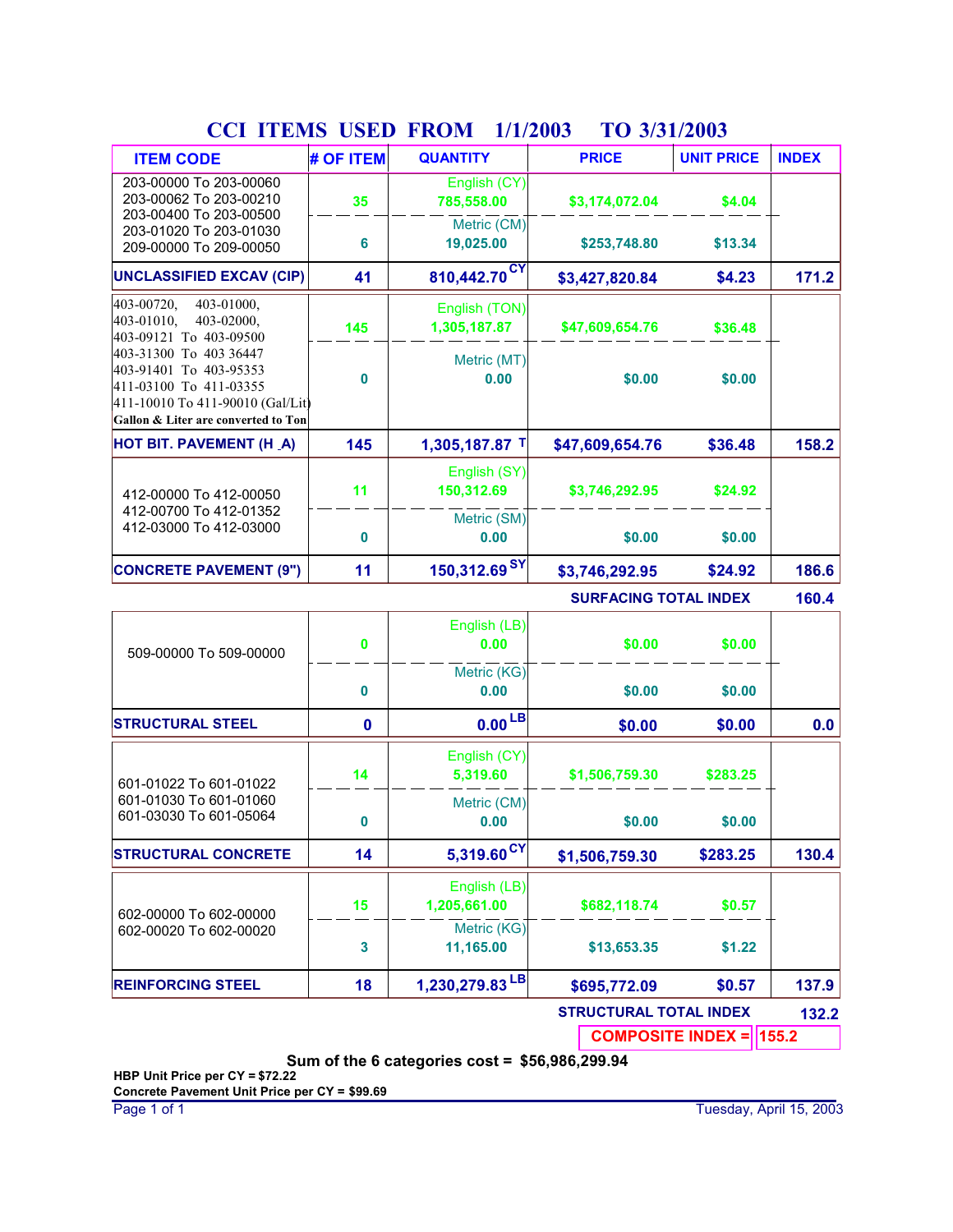

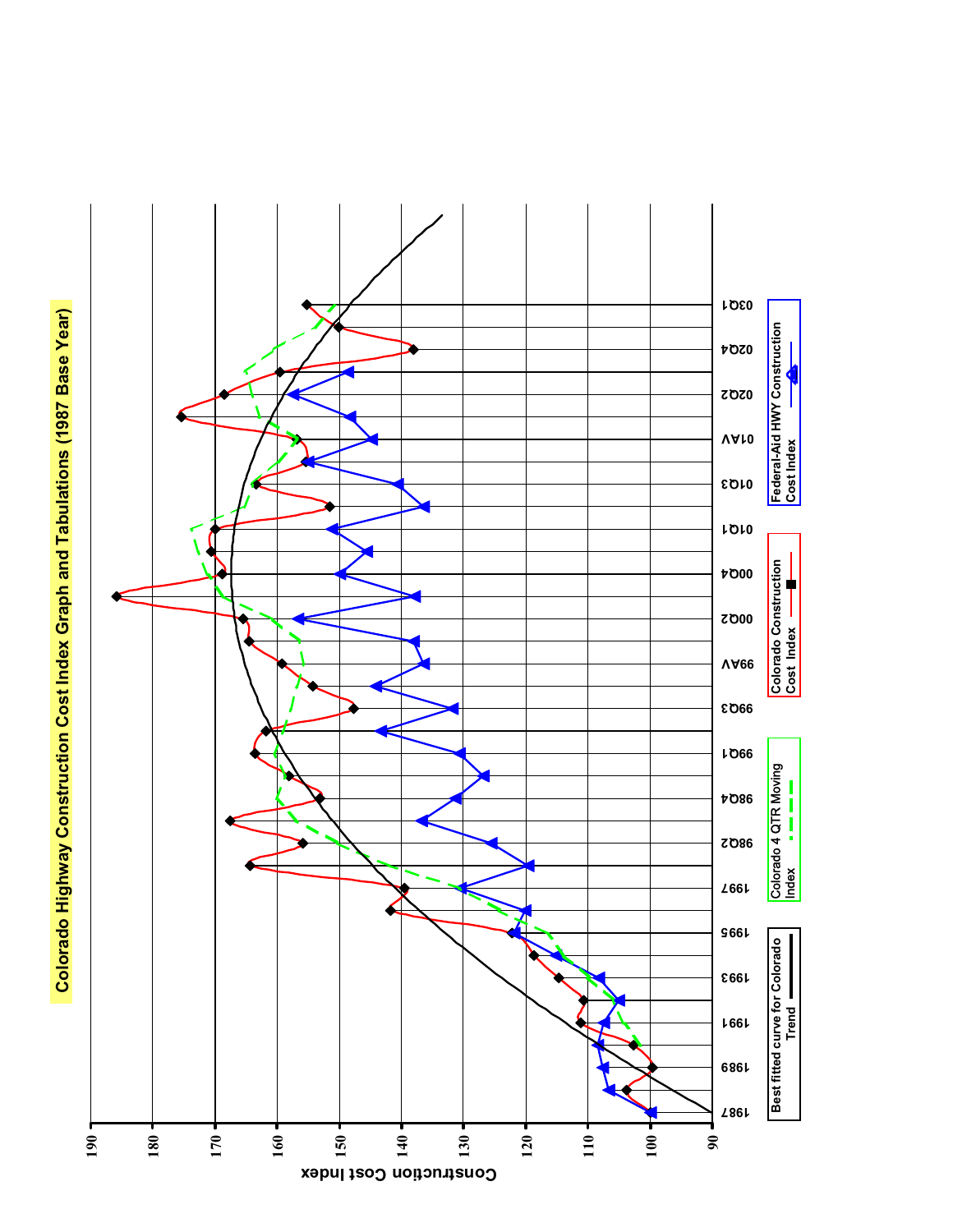|             |             |                               |                |                                    |                            |                              |                   |               | Colorado Highway Construction Cost Index Graph and Tabulations (1987 Base Year) |                |                                       |                 |                         |                      |                     |                  |
|-------------|-------------|-------------------------------|----------------|------------------------------------|----------------------------|------------------------------|-------------------|---------------|---------------------------------------------------------------------------------|----------------|---------------------------------------|-----------------|-------------------------|----------------------|---------------------|------------------|
| <b>YEAR</b> | QTR.        | Earthwork<br><b>Bid Price</b> | Index          | Asph. Pavement<br><b>Bid Price</b> | Index                      | Concrete<br><b>Bid Price</b> | Pavement<br>Index | Surfacing     | <b>Structural Concrete</b><br>Bid Price Index                                   | Index          | Reinforcing Steel<br><b>Bid Price</b> | Index           | Structural<br>Bid Price | hdex<br><b>Steel</b> | Structural<br>Index | Composite        |
| 1987        | 1987        | \$2.47                        |                | \$23.17                            |                            | \$13.36                      |                   | ndex<br>100.0 | \$217.32                                                                        |                | \$0.41                                |                 | \$0.85                  |                      | 100.0               | 100.0            |
| 1988        | 1988        | \$2.92                        | $\frac{8}{11}$ | \$23.88                            | 103                        | \$13.84                      | ဒ                 | 103.1         | \$195.02                                                                        |                | \$0.45                                | $\overline{0}$  | \$0.89                  | 104                  | 96.                 | 103              |
| 1989        | 1989        | \$2.57                        | 103            | \$23.67                            | 102                        | \$11.65                      | ္စ                | 100.6         | \$199.41                                                                        | 91.8           | \$0.40                                | 5               | \$0.88                  | <u>လ</u><br>103      | ო<br>95             | 99.6             |
| 1990        | 1990        | \$2.78                        | 112.           | \$23.98                            | 103                        | \$15.09                      | 113.              | 104.5         | \$190.86                                                                        | 87.8           | \$0.37                                | 8               | \$0.99                  | 116.0                | 94.1                | 102              |
| 1991        | 1991        | \$3.31                        | 133.           | \$26.25                            | $\frac{3}{13}$             | \$16.03                      | $\frac{1}{20}$    | 114.0         | \$195.43                                                                        | 89.9           | \$0.38                                | ങ്              | \$0.89                  | 104.4                | 93.5                | 111.2            |
| 1992        | 1992        | \$2.77                        | 112            | \$26.20                            | $\frac{13}{2}$             | \$23.82                      | 178               | 119.8         | \$216.87                                                                        | 99.8           | \$0.36                                | 52              | \$0.71                  | 82.8                 | 94.0                | 110.7            |
| 1993        | 1993        | \$3.25                        | $\frac{5}{13}$ | \$27.74                            | 119                        | \$16.75                      | 125               | 121.3         | \$212.43                                                                        | 5              | \$0.37                                | 80              | \$0.79                  | 93.0                 | 95.3                | 114.7            |
| 1994        | 1994        | \$3.56                        | 144            | \$28.40                            | 122                        | \$18.78                      | $\frac{1}{40}$    | 124.4         | \$219.94                                                                        | δ              | \$0.37                                | 88              | \$0.67                  | $\infty$<br><u>დ</u> | 94.4                | $\infty$<br>118. |
| 1995        | 1995        | \$3.41                        | <u>ಣ</u>       | \$30.25                            | <u>ვე</u>                  | \$17.82                      | 133               | 130.8         | \$211.29                                                                        | بہ<br>5        | \$0.39                                | 94.0            | \$0.90                  | 5<br>8               | 98.3                | ო<br>122.        |
| 1996        | 1996        | \$4.46                        | 180.5          | \$32.73                            | 141.3                      | \$19.22                      | 143.              | 141.5         | \$265.98                                                                        | 122.           | \$0.43                                | 105.            | \$1.09                  | 128.5                | 120.2               | 141.7            |
| 1997        | 1997        | \$4.24                        | 171.           | \$32.92                            | 142.                       | \$21.39                      | 160.              | 143.9         | \$246.29                                                                        | 113.3          | \$0.45                                | 110.8           | \$1.01                  | 117.9                | 113.8               | 139.6            |
| 1998        | 98Q1        | \$5.30                        | 214.4          | \$36.20                            | 156.2                      | \$30.88                      | 231.              | 164.0         | \$292.00                                                                        | 134.4          | \$0.48                                | 116.2           | (61.00)                 | $-1.0$               | 129.9               | 164.4            |
| 1998        | 98Q2        | \$4.76                        | 192.           | \$36.52                            | 157                        | \$24.23                      | 181               | 160.1         | \$264.38                                                                        | 121            | \$0.48                                | 116.            | (61.00)                 | $-1.0$               | 120.3               | 155.8            |
| 1998        | 98Q3        | \$2.69                        | 230            | \$35.21                            | <u>ග</u><br>$\frac{14}{1}$ | \$34.18                      | 255               | 162.6         | \$295.21                                                                        | œ<br>35.       | \$0.22                                | 8               | (1.00)                  | Q                    | 133.6               | 5<br>167         |
| 1998        | 98Q4        | \$4.33                        | 175.0          | \$34.53                            | 149.                       | \$28.64                      | 214               | 155.8         | \$291.27                                                                        | 34.0           | \$0.51                                | 125.            | (61.00)                 | $-1.0$               | 131.9               | 153.             |
| 1998        | 98AV        | \$4.89                        | 198.0          | \$35.72                            | 154.                       | \$26.54                      | 198.              | 158.7         | \$283.01                                                                        | 130.2          | \$0.50                                | Q<br>122.       | (1.00)                  | $-1.0$               | 128.2               | 158.             |
| 1999        | 99Q1        | \$5.91                        | 239.4          | \$36.57                            | 157.                       | \$18.57                      | 139.0             | 155.9         | \$335.29                                                                        | 154.3          | \$0.59                                | 144.9           | \$0.54                  | 63.8                 | 134.1               | 163.5            |
| 1999        | 99Q2        | \$5.34                        | 216.0          | \$35.09                            | 151.                       | \$21.90                      | 163.              | 152.7         | \$326.59                                                                        | 150.3          | \$0.61                                | 149.8           | \$1.15                  | 35.3                 | 147.1               | 161.8            |
| 1999        | 99Q3        | \$4.42                        | 178.8          | \$36.62                            | 158.                       | \$24.59                      | 184               | 160.7         | \$298.62                                                                        | 137            | \$0.52                                | ഥ<br>125        | (61.00)                 | Q                    | 107.2               | 147.7            |
| 1999        | 99Q4        | \$4.11                        | 166.           | \$33.96                            | 146.                       | \$33.04                      | 247               | 156.9         | \$305.27                                                                        | ယ္<br>140.     | \$0.50                                | $\overline{21}$ | \$1.46                  | 71                   | 143.0               | က<br>154.        |
| 1999        | 99AV        | \$4.94                        | 199.8          | \$35.23                            | <b>S2.</b>                 | \$22.78                      | $\overline{170}$  | 153.9         | \$310.56                                                                        | 142.9          | \$0.54                                | <u>ಜ</u>        | \$1.41                  | 65.3                 | 145.3               | 159.2            |
| 2000        | 00Q1        | \$5.11                        | 206.9          | \$36.84                            | 159.0                      | \$21.73                      | 162.              | 159.4         | \$341.22                                                                        | 157.0          | \$0.45                                | 110.2           | (90.13)                 | $-1.0$               | 145.7               | 164.5            |
| 2000        | 00Q2        | \$4.41                        | 178.5          | \$40.71                            | 175.                       | \$11.84                      | 88.6              | 166.8         | \$374.75                                                                        | 172.5          | \$0.47                                | 114.7           | \$1.25                  | 146.2                | 155.9               | 165.5            |
| 2000        | 00Q3        | \$6.42                        | 259.           | \$43.57                            | 188.0                      | \$22.69                      | 169.8             | 186.2         | \$355.44                                                                        | 163.6          | \$0.47                                | 114.0           | \$0.96                  | 111.9                | 143.5               | 185.8            |
| 2000        | 00Q4        | \$4.77                        | 193.           | \$38.42                            | 166.                       | \$43.65                      | 326.              | 182.4         | \$288.39                                                                        | 132            | \$0.51                                |                 | \$1.16                  | 36                   | 131.6               | 168.9            |
| 2000        | <b>OOAV</b> | \$5.25                        | 212            | \$40.02                            |                            | \$20.56                      | အိ                | 170.8         | \$346.82                                                                        | တ္တဲ           | \$0.47                                | 115             | \$1.18                  |                      | 146.8               | 170.7            |
| 2001        | 01Q1        | \$4.14                        | 167            | \$40.40                            | 175                        | \$37.17                      | 278               | 185.0         | \$311.48                                                                        | $\frac{43}{5}$ | \$0.51                                |                 | \$0.00                  | $\frac{0}{0}$        | 138.6               | 170.0            |
| 2001        | 01Q2        | \$4.78                        | 193.6          | \$35.62                            | 154.                       | \$13.66                      | 102               | 148.5         | \$282.89                                                                        | ဒ္တဝ           | \$0.50                                |                 | \$0.00                  | $\frac{0}{0}$        | 128.3               | 151.5            |
| 2001        | 01Q3        | \$4.29                        | I73.           | \$41.20                            | ≒                          | \$20.63                      | 154               | 175.4         | \$297.55                                                                        | 36.9           | \$0.50                                | <u>ន</u>        | \$1.29                  | 51.5                 | 136.8               | 163.4            |
| 2001        | 01Q4        | \$3.13                        | 126.           | \$34.33                            | 147                        | \$47.93                      | 358.              | 169.8         | \$335.74                                                                        | 54.5           | \$0.45                                | <u>io:</u>      | \$0.00                  | $\frac{0}{0}$        | 143.7               | 155.3            |
| 2001        | <b>O1AV</b> | \$4.19                        | 69             | \$38.67                            | 167                        | \$17.45                      | 130               | 163.2         | \$303.22                                                                        | ഥ              | 60.50                                 |                 | \$1.29                  | بہ<br>51             | 138.4               | 156.8            |
| 2002        | 02Q1        | \$6.25                        | ္တ             | \$37.53                            | 163                        | \$31.12                      |                   | က္<br>169.    | \$293.38                                                                        |                | \$0.53                                |                 | \$0.00                  |                      | 133.                | 175.4            |
| 2002        | 02Q2        | \$5.69                        | 230            | \$39.67                            | 171                        | \$28.33                      |                   | 175.4         | \$294.41                                                                        | မ<br>35        | \$0.50                                | <u> 인</u>       | \$0.70                  | 82                   | 121.9               | ဖ<br>168.        |
| 2002        | 02Q3        | \$4.42                        | 178.8          | \$34.98                            | 151.                       | \$25.51                      | 190.              | 155.1         | \$299.12                                                                        | 37             | 66.03                                 | $\mathsf{S}$    | \$2.11                  | $\overline{47}$      | 156.6               | 159.6            |
| 2002        | 02Q4        | \$2.31                        | <u>တွ</u>      | \$38.71                            | 167.                       | \$21.26                      | 159.              | 166.2         | \$257.37                                                                        | 118.4          | \$0.49                                | <u>20</u>       | \$0.81                  | 95.0                 | 114.1               | 138.1            |
| 2002        | 02AV        | \$3.74                        | 51.            | \$37.99                            | 164.                       | \$24.81                      | 185.              | 166.2         | \$285.35                                                                        | 31.3           | \$0.50                                | $\overline{21}$ | \$0.78                  | 91.9                 | 121.4               | 150.1            |
| 2003        | 03Q1        | \$4.23                        | 171.2          | \$36.48                            | 158.2                      | \$24.92                      | 186.6             | 160.4         | \$283.25                                                                        | 30.4           | \$0.57                                | 57              | \$0.00                  | 0.0                  | 132.2               | 155.2            |
|             |             |                               |                |                                    |                            | <b>View Annual/Qtn</b>       |                   |               | <b>View Tabular Report</b>                                                      |                |                                       |                 |                         |                      |                     |                  |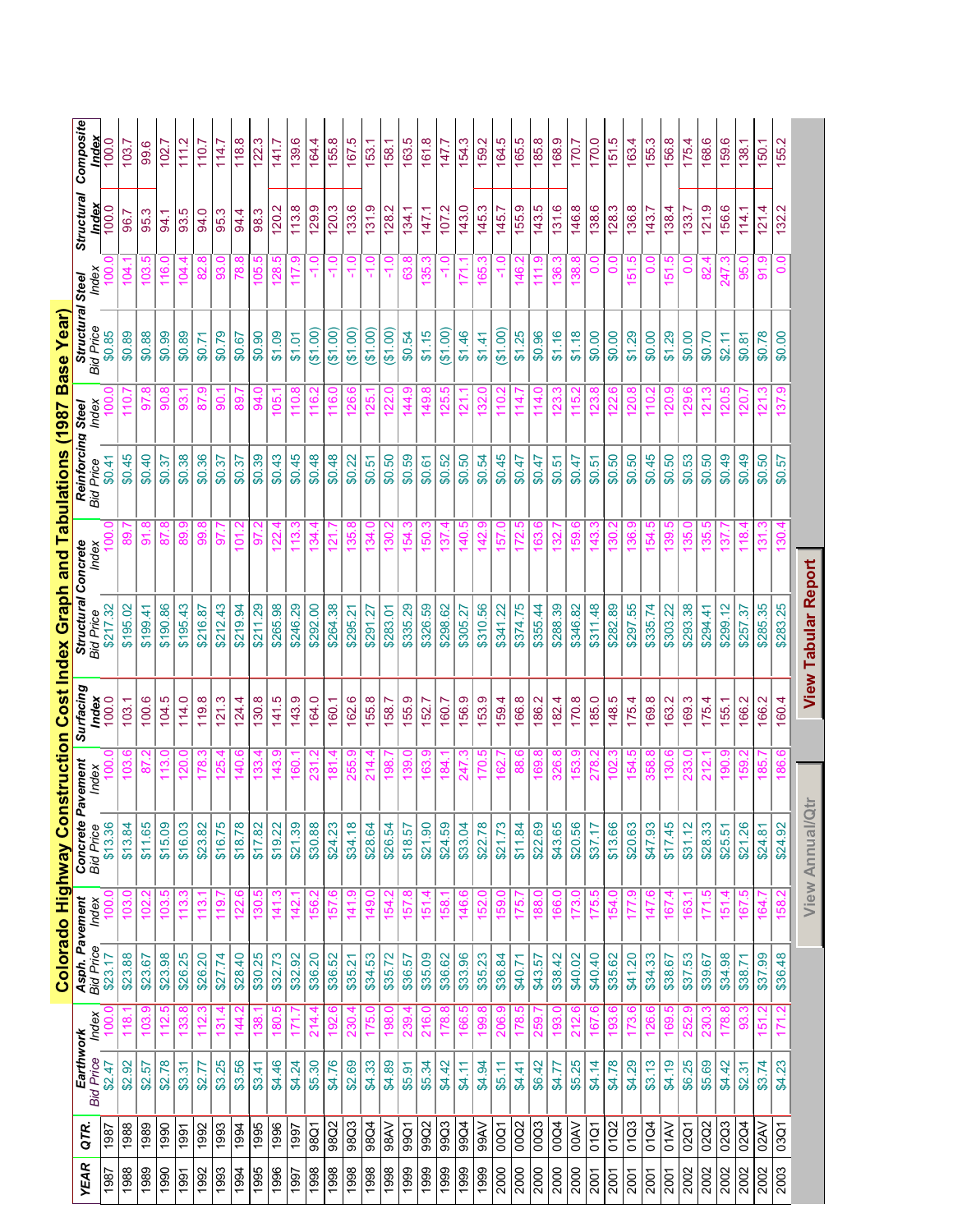